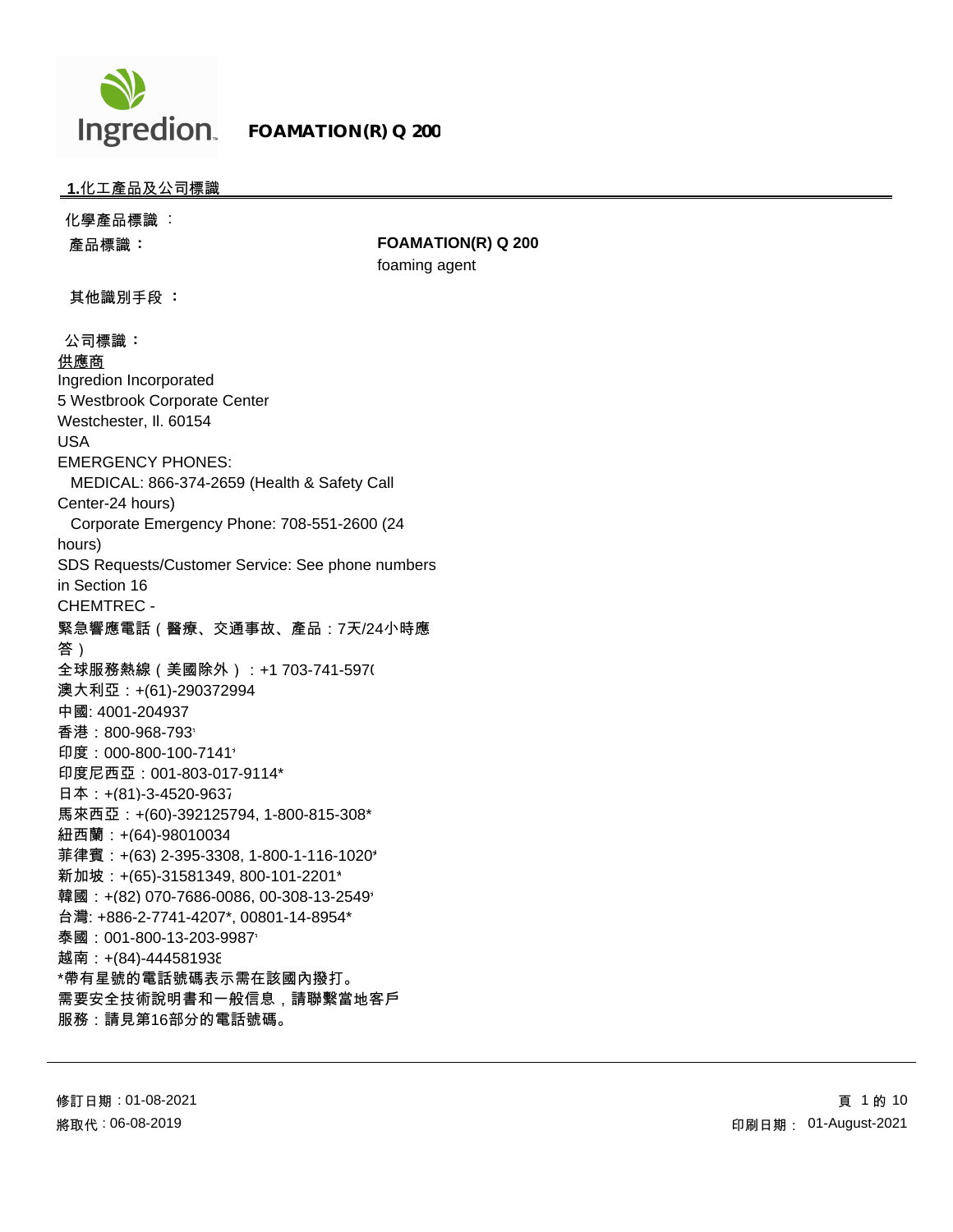

## **FOAMATION(R) Q 200**

| 推薦使用本產品和使用限制 :             |                                        |
|----------------------------|----------------------------------------|
| 推薦使用:                      | 推薦在食品中使用                               |
| 限制使用:                      | 未定                                     |
| 2.危害識別                     |                                        |
|                            |                                        |
| 緊急情況概述 :                   | 可能導致呼吸系統刺激 引起嚴重的眼睛刺激                   |
| <b>GHS</b> 危害類別:           |                                        |
| 按照CNS<br>15030分類和化學品標籤分類 : | 嚴重眼部破壞/眼部刺激組別2<br>特定標的器官系統毒性物質-單一暴露第3級 |
| 標籤元素:                      |                                        |
| 象形:                        |                                        |
|                            |                                        |
|                            |                                        |
|                            |                                        |
| 信號字(s:                     | 警告                                     |
| 危害聲明:                      | 引起嚴重的眼睛刺激                              |
|                            | 可能導致呼吸系統刺激                             |
| 防範說明:                      |                                        |
| 預防措施:                      | 避免吸入粉塵/煙霧/氣體/煙霧/蒸氣/噴霧。<br>處理後徹底清洗。     |
|                            | 只能在室外或通風良好的地方使用。                       |
|                            | 戴防護手套/防護服/眼部防護/防護面罩。                   |
| 事故響應:                      | 如果吸入:將人轉移到空氣新鮮處,保持呼吸舒適。                |
|                            | 如果在眼睛裡:用水小心沖洗幾分鐘。                      |
|                            | 如果隱形眼鏡存在且易於操作,請摘下隱形眼鏡。 繼續沖洗。           |
|                            | 如果感覺不適,呼叫毒物中心/醫生。                      |
|                            | 如果眼睛刺激持續:尋求醫療諮詢/關注。                    |
| 安全存儲:                      | 存放在通風良好的地方。 保持容器密閉。                    |
|                            | 存儲鎖定。                                  |
| 處置:                        | 將內容/容器處理為根據當地/國家/國際法規的適當處置場所。          |
| 物理和化學危害 :                  |                                        |
| 物理危害:                      | 不適用                                    |
| 化學危害:                      | 引起嚴重的眼睛刺激                              |
|                            | 可能導致呼吸系統刺激                             |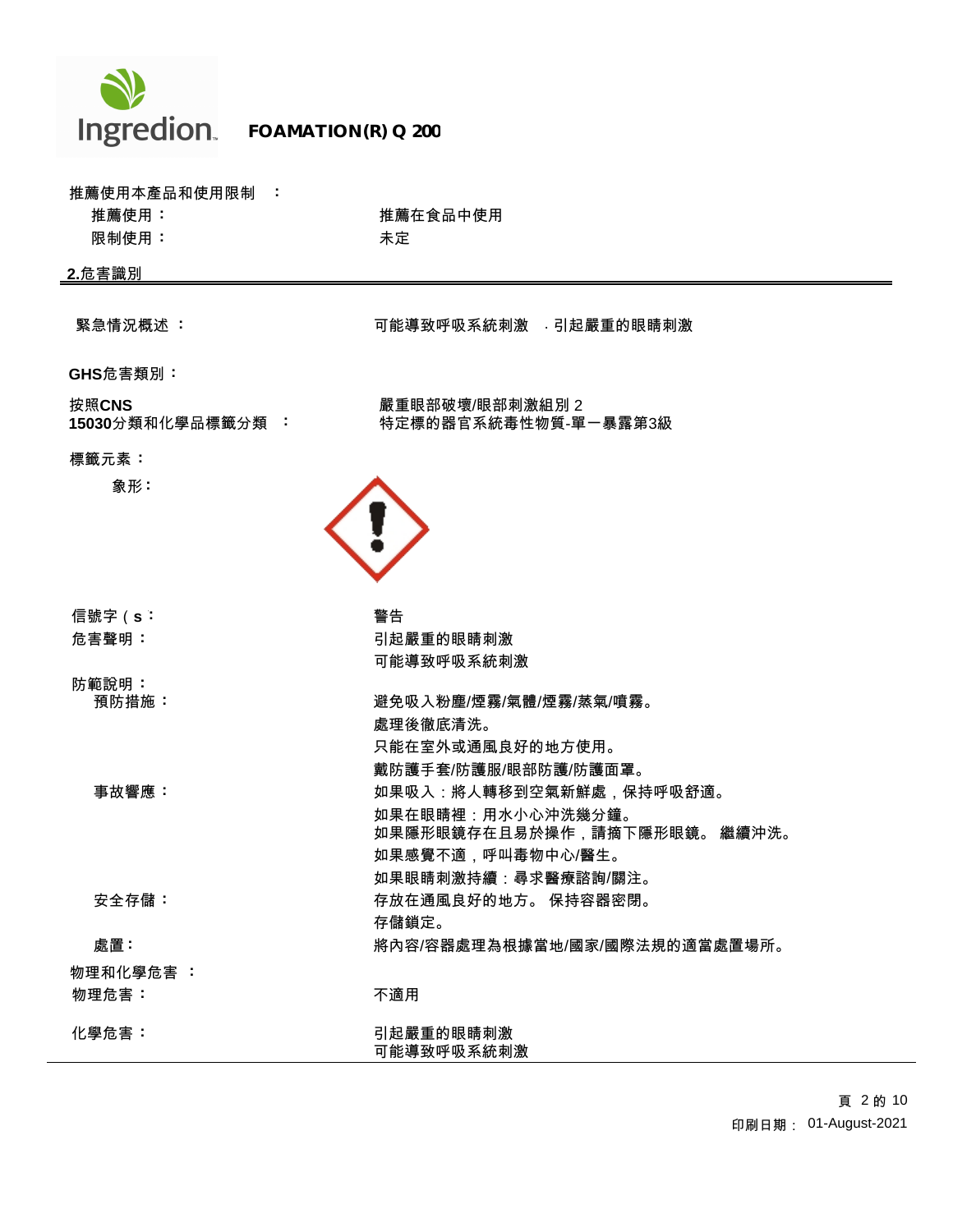

| 健康危害:                                             |        |
|---------------------------------------------------|--------|
| 接觸途徑(例如吸入,皮膚接觸,眼睛<br>接觸,攝入):                      | 完全不知道。 |
| 暴露的頻率和持續時間(例如單次.重<br>複,終身)                        | 無資料顯示  |
| 有害影響的嚴重程度(例如輕微.中度<br>或重度):                        | 無資料顯示  |
| 靶器官(如肝,腎,肺,皮膚等:                                   | 完全不知道。 |
| 效果類別(例如刺激.皮膚過敏反應.<br>出生缺陷,腫瘤,血液學效應等):             | 無資料顯示  |
| 出現暴露後的症狀和跡象 :                                     | 完全不知道。 |
| 暴露後已知情況加劇 :                                       | 無資料顯示  |
| 與能夠增加毒性的其他化學物質的相<br>互作用(例如甲基乙基酮能夠增強正<br>己烷的神經毒性): | 無資料顯示  |

**環境危害:** オンファント のは、不適用

|          | 不認為是有危險的。           |
|----------|---------------------|
|          | 不認為是有危險的。           |
|          |                     |
|          | 深暗的 棕色 液體 甜的 氣味     |
| 眼睛:      | 輕微/輕度刺激。            |
| 皮膚接觸:    | 頻繁或長期接觸皮膚可能產生輕微的刺激。 |
| 吸入:      | 系統毒性低。              |
| 食入:      | 低口服毒性。              |
| 未分類的危害 : | 完全不知道。              |

# **3.**成分組成**/**信息

## 物質 **:**

| 化學名                                | ຺ດ∛⊟ ‼∌                               | ο.            |
|------------------------------------|---------------------------------------|---------------|
| 名稱                                 | ⊃細弧                                   | 70            |
| Quillaia<br>extracts<br>saponaria. | $\sim$<br>68990<br>11 I-h / -1<br>. . | .000000<br>~- |

混合物 **:**

不適用

# **4.**急救措施

| 急救措施說明 |                         |
|--------|-------------------------|
| 吸入:    | 通常不需急救。                 |
| 眼神接觸:  | 馬上張開眼瞼,用洗眼液或清水沖洗最少10分鐘。 |
| 皮膚接觸:  | 馬上用水清洗。 如癥狀發展,尋求醫療救護。   |
| 食入:    | 完全不需要。                  |
|        |                         |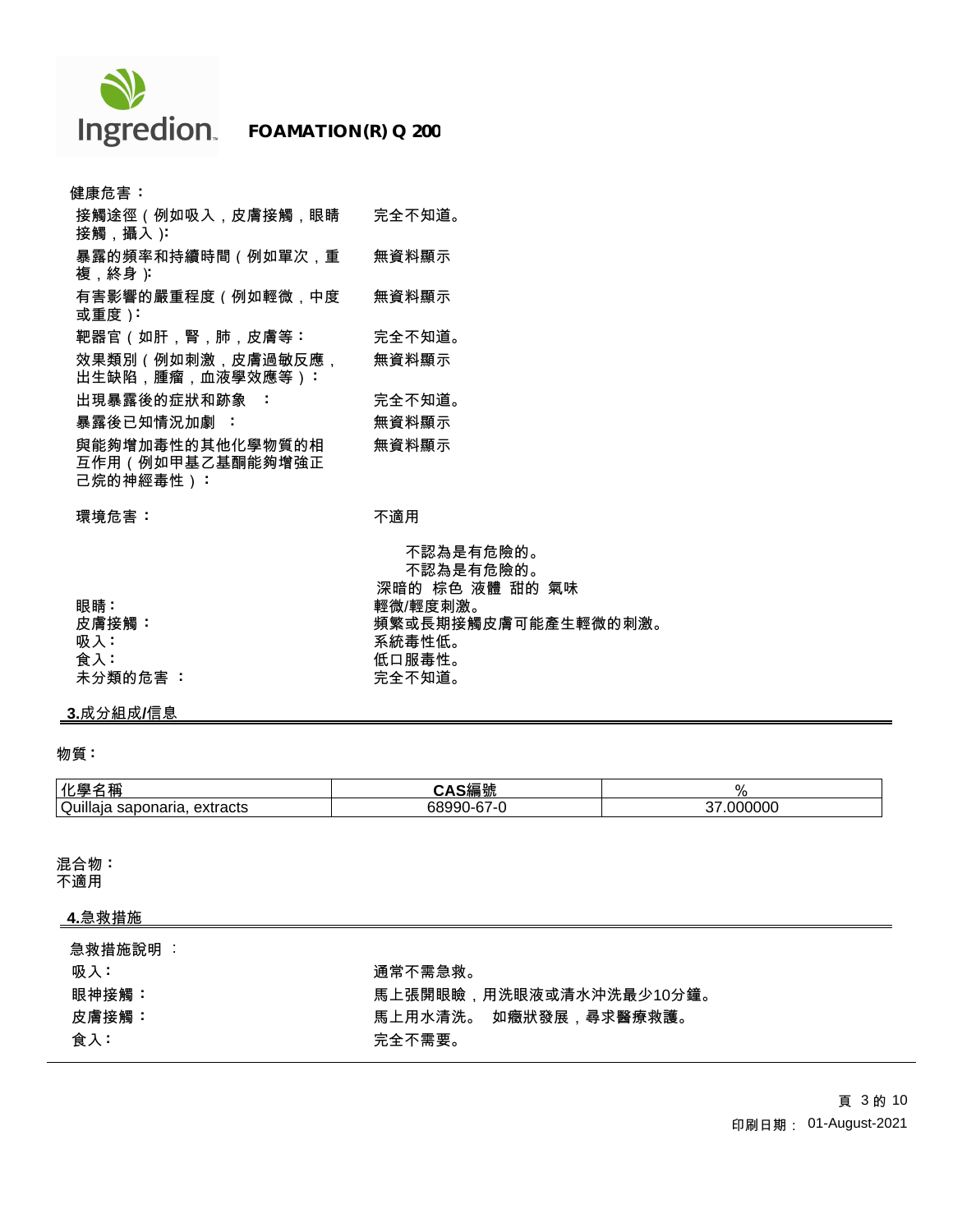

 **FOAMATION(R) Q 200**

| 最重要的症狀和健康影響:<br>建議保護急救應急人員: | 可能導致呼吸系統刺激<br>引起嚴重的眼睛刺激<br>無資料顯示                                                                                                 |
|-----------------------------|----------------------------------------------------------------------------------------------------------------------------------|
| 給醫生的特別提示:                   | 如果感覺不適,呼叫毒物中心/醫生。                                                                                                                |
|                             |                                                                                                                                  |
| <u>5.消防措施</u>               |                                                                                                                                  |
|                             |                                                                                                                                  |
| 適合的滅火劑:                     | 不適用                                                                                                                              |
| 不合適的滅火介質:                   | 完全不知道。                                                                                                                           |
| 特定危害:                       | 不易燃的。                                                                                                                            |
| 有害燃燒產物:                     | 該產品不會自動分解。典型的燃燒產物為壹氧化碳、二氧化碳、氮氣<br>和水。                                                                                            |
| 防火措施和防護措施 :                 | Do not enter fire area without proper protection including self- contained<br>breathing apparatus and full protective equipment. |
| <u>_6.意外洩漏措施</u>            |                                                                                                                                  |
| 個人預防措施,防護設備和應急程序<br>÷       | 使用所需的個人防護設備。                                                                                                                     |
| 環境預防措施:                     | 無資料顯示                                                                                                                            |
|                             |                                                                                                                                  |
| 用於遏制和清理化學品洩漏的方法和材料          |                                                                                                                                  |
| 小洩漏:                        | Refer to information provided for large spills                                                                                   |
| 大量洩漏:                       | 用砂、泥土或其他任何適用的材料吸收。 用水清洗溢出的地方。<br>必須<br>防止洗下的汙垢流入地面排水區。<br>根據當地/區域/國家適用法規處置<br>廢弃物。                                               |
| 預防次生災害發生的預防措施<br>÷          | 無資料顯示                                                                                                                            |
|                             |                                                                                                                                  |
| <u>7.處理和儲存</u>              |                                                                                                                                  |
| 處理:                         | 執行處理化學物質的正常預防措施。                                                                                                                 |
| 存儲:                         |                                                                                                                                  |
| 安全儲存的條件:                    | Store under ambient temperatures, once opened it is recommended to<br>store under refrigeration. 保護以免凍結。                         |
| 特殊靈敏度:                      | 未定                                                                                                                               |
| 對靜電的敏感性:                    | 否                                                                                                                                |
| 要避免的材料/化學不相容性<br>- 1        | 完全不知道                                                                                                                            |
| 8.接觸控制/個人防護                 |                                                                                                                                  |

| 化學名稱        | <b>職業接觸限值 -</b><br>-44<br>台灣<br><b>TWA</b> | 精,<br>, 美暴露限制 -<br>Ē<br>⊸<br><b>STELs</b> | 職業暴<br>台*<br>.暴露限制 -<br>一潭<br>----<br>花板 |
|-------------|--------------------------------------------|-------------------------------------------|------------------------------------------|
| Not listed. |                                            |                                           |                                          |

 頁 4 的 10 印刷日期: 01-August-2021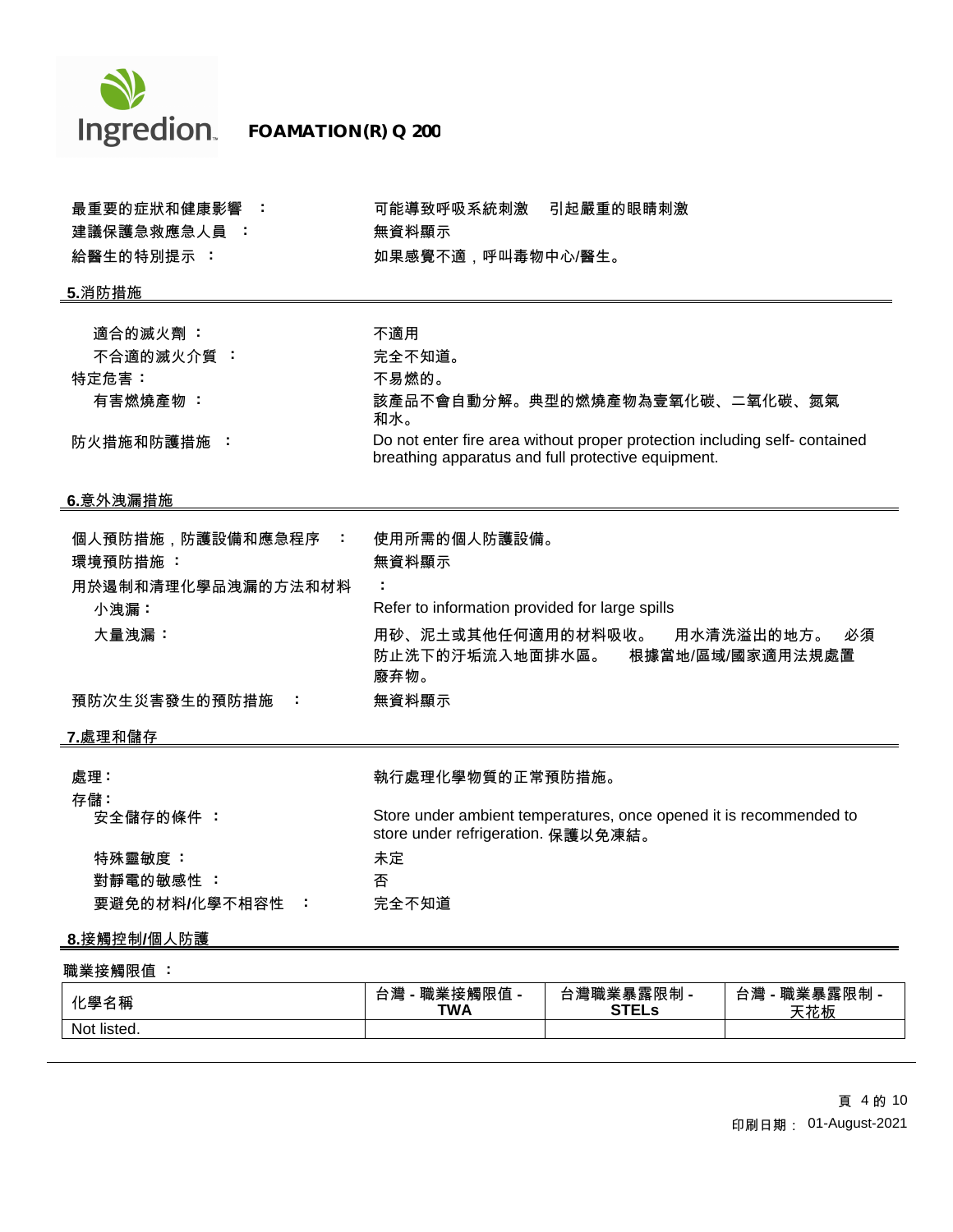

| 監測方法:                 | 無資料顯示             |                        |
|-----------------------|-------------------|------------------------|
| 工程控制:<br>個人保護設備 :     | 無資料顯示             |                        |
| 呼吸系統防護 :<br>眼睛和臉部保護 : | 化學安全眼鏡。           | 避免吸入粉塵/煙霧/氣體/煙霧/蒸氣/噴霧。 |
| 皮膚和身體保護 :<br>手部保護:    | 處理後徹底清洗。<br>無資料顯示 | 戴防護手套/防護服/眼部防護/防護面罩。   |

# **9.**理化性質

| 外觀(物理狀態,顏色等):               |          |
|-----------------------------|----------|
| 物理狀態:                       | 液體       |
| 顏色:                         | 深暗的 棕色   |
| 氣味和必要的氣味閾值 :                |          |
| 氣味:                         | 甜的       |
| 氣味閾值:                       | 未定       |
| pH值∶                        | 大約 4     |
|                             | 未定       |
| 熔點 ( °C:                    | 未定       |
| 凝固點(°C:                     | 無資料顯示    |
| 沸點,初始沸點和沸程(°C):             | 無資料顯示    |
| 閃點 ( °C:                    | 無資料顯示    |
| 閃點法:                        | 未定       |
| 爆炸極限[%(體積分數)]上限:            | 未定       |
| 爆炸極限[%(體積分數)]降低:            | 未定       |
| 相對密度:                       | 1.220    |
| 可溶性:                        | 可溶解的     |
| 辛醇/水分配係數 :                  | 未定       |
| 自燃溫度 ( °C ):                | 不適用      |
| 分解溫度(°C)                    | 未定       |
| 揮發性有機化合物(VOC)含量和揮發<br>物百分比: | 未定       |
| 蒸發率:                        | $1$ (水=1 |
| 易燃性(固體,氣體)                  | 未定       |
| 蒸汽壓力:                       | 未定       |
| 蒸氣密度:                       | 未定       |
| 粘性:                         | 未定       |
|                             |          |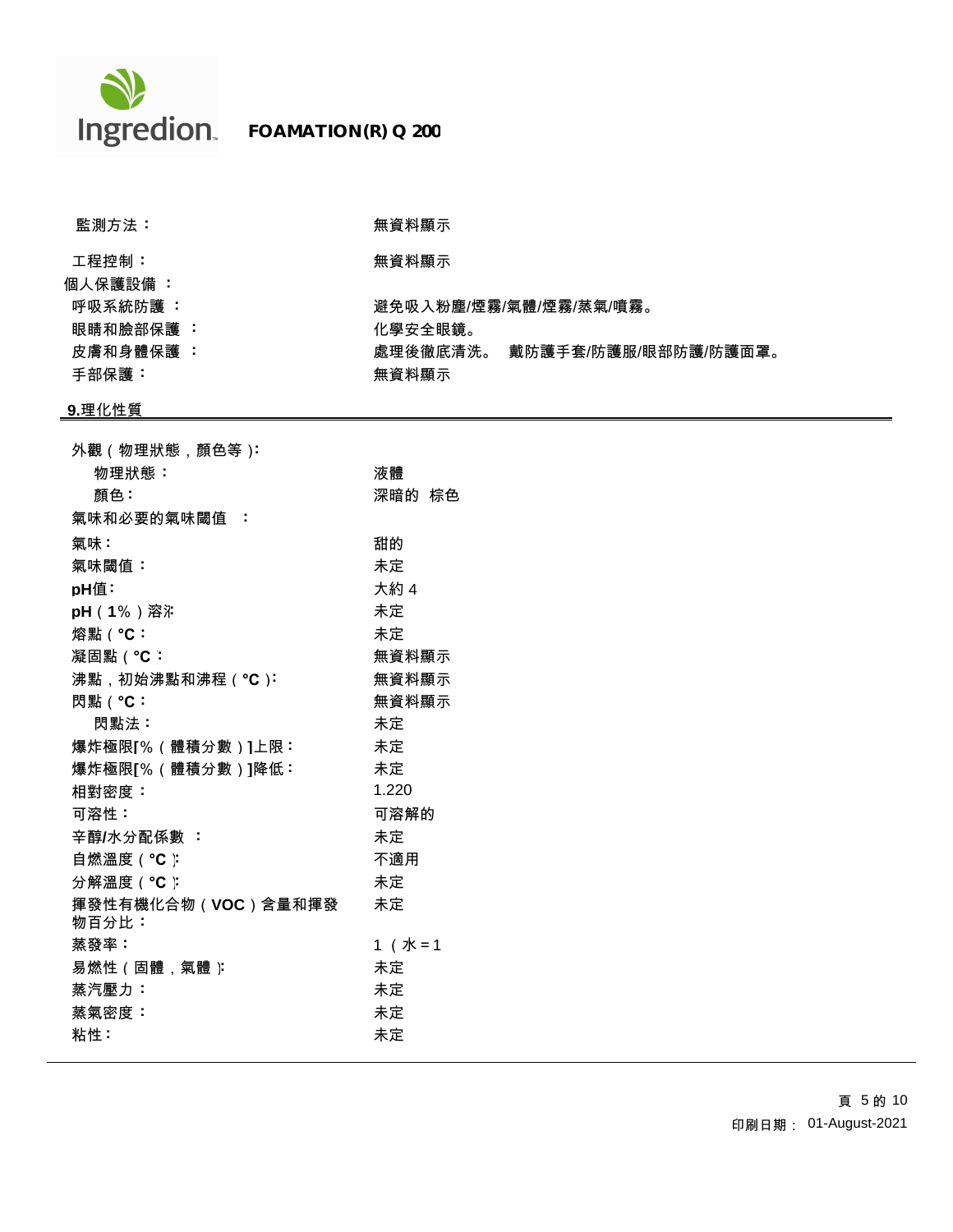

| 分解熱:       | 未定      |
|------------|---------|
| 按重量計的揮發物 : | 大約 50 % |
| 分子式:       | 未定      |
| 液體密度:      | 未定      |
| 體積密度:      | 未定      |

## **10.**穩定性和反應性

| 穩定性:      | 穩定 |
|-----------|----|
| 危險反應:     | 不會 |
| 應避免的條件 :  | 完全 |
| 不兼容的材料 :  | 完全 |
| 危險的分解產物 : | 已知 |

危險反應 **:** 不會發生危險的聚合反應。 應避免的條件 **:** 完全不知道。 不兼容的材料 **:** 完全不知道 危險的分解產物 **:** 已知為無危險分解產品。

## **11.**毒理學資料

#### 毒理作用信息 **:**

#### 急性毒性 **:**

| 化學名稱  | $LD50$ 口服 | LD50皮膚 | <b>LC50吸入</b> |
|-------|-----------|--------|---------------|
| 無資料顯示 |           |        |               |

皮膚刺激或腐蝕 **:** Based on available data, the GHS classification criteria are not met. 可能會刺激皮膚和眼睛。 頻繁或長期接觸皮膚可能產生輕微的刺激。

眼睛刺激或腐蝕 **:** 引起嚴重的眼睛刺激

呼吸系統或皮膚過敏 **:** Based on available data, the GHS classification criteria are not met.

生殖細胞突變 **:**

Based on available data, the GHS classification criteria are not met.

致癌性 **:**

Based on available data, the GHS classification criteria are not met.

生殖毒性 **:**

Based on available data, the GHS classification criteria are not met.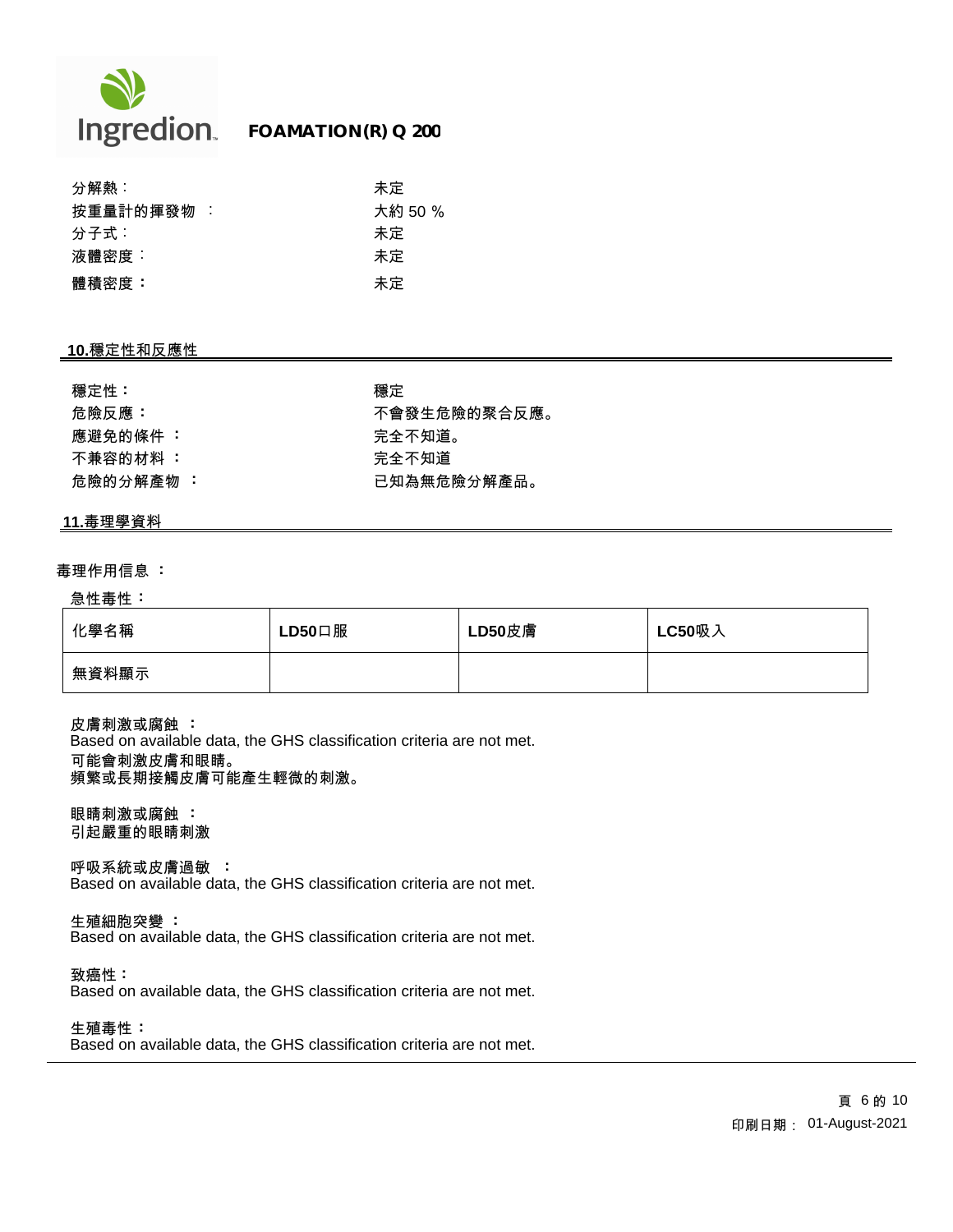

## 特定目標器官系統毒性 **-** 單次接觸 **:**

Classification is based on toxicological information of the components in Section 3.

特定目標器官系統毒性 **-** 反復接觸 **:** 不適用。

吸入危害 **:** Based on available data, the GHS classification criteria are not met.

## **12.**生態信息

生態毒性 : **1. インスティック さんきょう 無資料顯示** 

#### 生態毒性數據 **:**

| 化學名稱  | CAS編號 | 水生EC50甲殼綱 | 水生ERC50藻類 | 水生LC50魚 |
|-------|-------|-----------|-----------|---------|
| 無資料顯示 |       |           |           |         |
|       |       |           |           |         |

| 持久性和可降解性 :  | 沒有數據    |
|-------------|---------|
| 牛物累積的潛力:    | 無資料顯示   |
| 在十壤中的流動性 :  | Unknown |
| 其他有害環境的影響 : | 完全不知道。  |

### **13.**廢棄處置

廢物化學品 **· 根據當地/區域/國家適用法規處置廢弃物。** 空容器警告 **:** 空容器可能含有産品的殘畱物;容器倒空後仍要遵守MSDS及標簽警 告。

#### **14.**運輸信息

| 國際危險貨物運輸(GB 12268-2012),鐵路或內河航道: |       |
|----------------------------------|-------|
| 聯合國編號:                           | 無資料顯示 |
| 聯合國正式運輸名稱 :                      | 不適用   |
| 聯合國危險分類 :                        | 不適用   |
| 包裝組:                             | 不適用   |
| 國際海上危險貨物運輸(IMDG/IMO):            |       |
| 聯合國編號:                           | 無資料顯示 |
| 聯合國正式運輸名稱 :                      | 不適用   |
| 聯合國危險分類:                         | 不適用   |
| 包裝組:                             | 不適用   |
| 國際空運危險貨物(IATA):                  |       |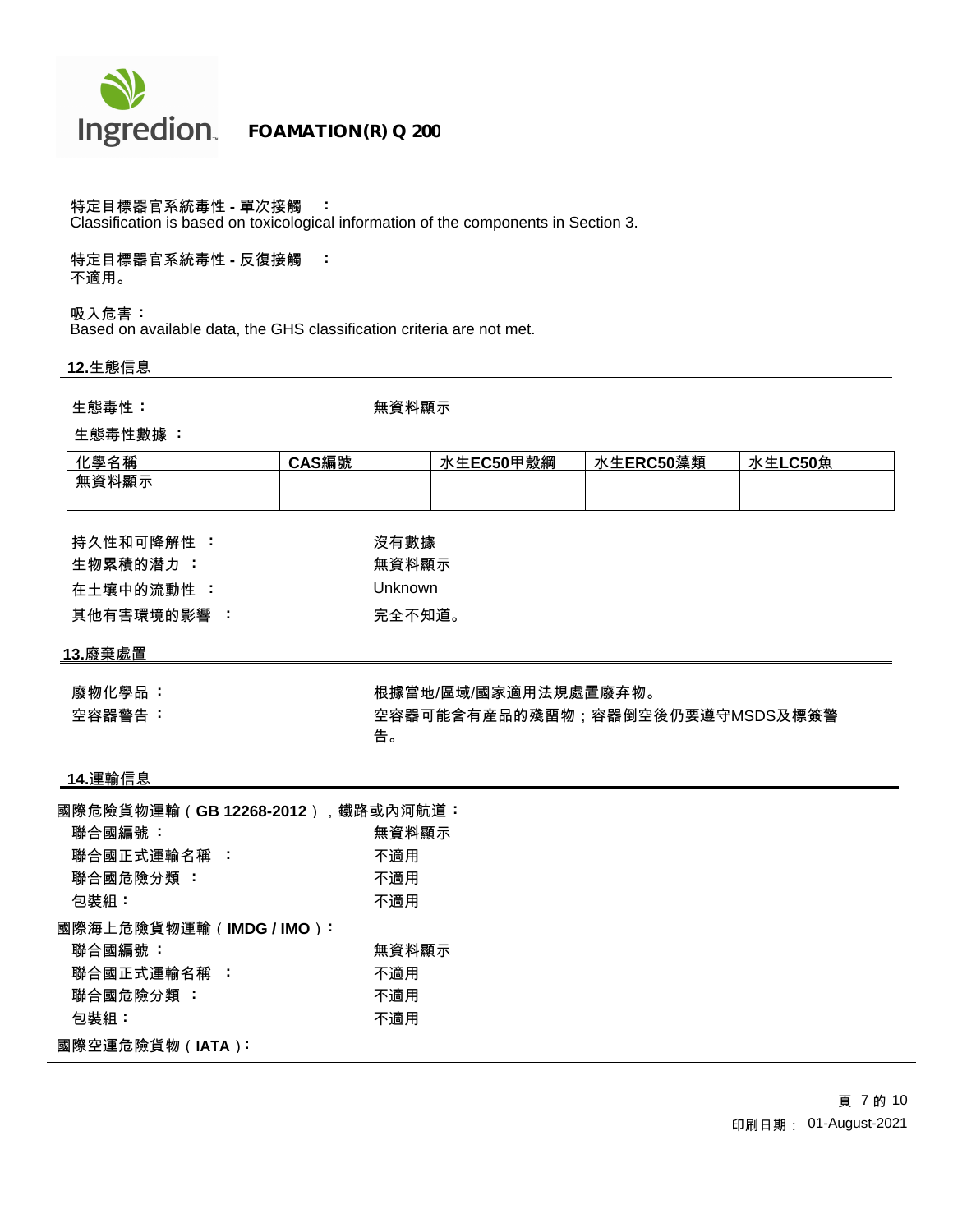

| 聯合國編號:                       | 無資料顯示                  |
|------------------------------|------------------------|
| 聯合國正式運輸名稱 :                  | 不適用                    |
| 聯合國危險分類 :                    | 不適用                    |
| 包裝組:                         | 不適用                    |
| 海洋污染物(是/否)IMDG:<br>特別的預防措施 : | 未定<br>大量以海運送前先徵查IMO規列。 |
| 根據MARPOL附則Ⅱ和IBC規則散裝運<br>輸:   | 未定                     |
| 運輸筆記:                        |                        |
| 交通工具要求 :                     | 無資料顯示                  |
| 消防和應急設備的要求 :                 | 無資料顯示                  |
| 防止火災,爆炸和靜電放電的要求 :            | 無資料顯示                  |
| 不兼容性要求:                      | 無資料顯示                  |

个<mark>兼谷性要水 · フィック · 機関の · 無貨科顯</mark> 路線要求 **:** 無資料顯示 其他運輸要求 : **2000年 : 2000年 : 2000年 : 2000年 : 2000年 : 2000年 : 2000年 : 2000年 : 2000年 : 2000年 : 2000年 : 2000年 : 2000年 : 2000年 : 2000年 : 2000年 : 2000年 : 2000年 : 2000年 : 2000年 : 2000年 : 2000年 : 2000年 : 2000年 : 2000年 : 2000年 : 200** 

### **15.**法規信息

美國 **(TSCA)** 該材料不列在TSCA庫存表上。不在食品、藥品和化妝品之列。 食品和藥品管理(**FDA**) 21CFR 172.510 FEMA GRAS number 2973 21CFR 184.1859

### 庫存台灣 **-** 台灣化學物質庫存(**TCSI**) **:**

| 化學名稱  | CAS編號 | 庫存台灣 -<br>台灣化學物質庫存 (TCSI) |
|-------|-------|---------------------------|
| 無資料顯示 |       |                           |

#### 台灣有毒化學物質管制法禁止處理有毒化學物質 **:**

| 化學名稱  | CAS編號 | 台灣有毒化學物質管制法禁止處理<br>有毒化學物質 |
|-------|-------|---------------------------|
| 無資料顯示 |       |                           |

# 台灣 **-** 消耗臭氧層物質 **:**

| 化學名稱  | <b>\S編號</b> | 消耗臭氧層物質<br>台灣 |
|-------|-------------|---------------|
| 無資料顯示 |             |               |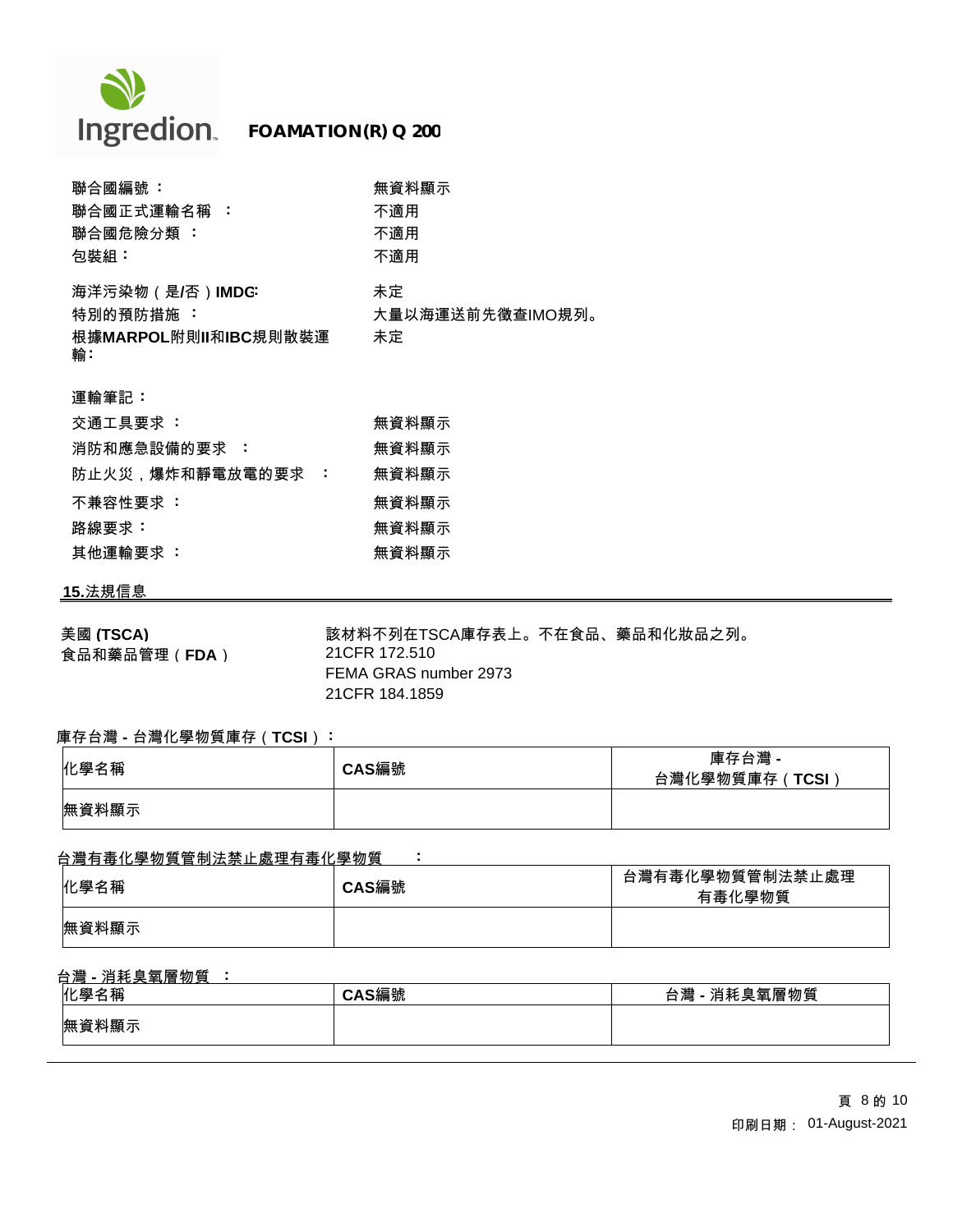

# **FOAMATION(R) Q 200**

| <u>16.其他信息</u> |                                                                                                                                                                                                                                                                                                                                                                                                                                                                                                                                                                                                                                                                                                                                                                                      |
|----------------|--------------------------------------------------------------------------------------------------------------------------------------------------------------------------------------------------------------------------------------------------------------------------------------------------------------------------------------------------------------------------------------------------------------------------------------------------------------------------------------------------------------------------------------------------------------------------------------------------------------------------------------------------------------------------------------------------------------------------------------------------------------------------------------|
| 修訂日期:          | 01-08-2021                                                                                                                                                                                                                                                                                                                                                                                                                                                                                                                                                                                                                                                                                                                                                                           |
| 將取代:           | 06-08--2019                                                                                                                                                                                                                                                                                                                                                                                                                                                                                                                                                                                                                                                                                                                                                                          |
| 修訂號:           | $\overline{2}$                                                                                                                                                                                                                                                                                                                                                                                                                                                                                                                                                                                                                                                                                                                                                                       |
| 修改原因:          | <b>New</b>                                                                                                                                                                                                                                                                                                                                                                                                                                                                                                                                                                                                                                                                                                                                                                           |
| 聯系信息(工作時間):    | For product information, contact:<br><b>National Starch LLC</b><br>National Starch Food Innovation<br><b>Customer Service:</b><br>1-800-859-8569<br>Technical Service Support: 1-800-743-6343                                                                                                                                                                                                                                                                                                                                                                                                                                                                                                                                                                                        |
| 縮寫與首字母縮略詞 :    | CAS = Chemical Abstract Service                                                                                                                                                                                                                                                                                                                                                                                                                                                                                                                                                                                                                                                                                                                                                      |
|                | <b>DNEL= Derivative No Effect Level</b><br>EC= European Community                                                                                                                                                                                                                                                                                                                                                                                                                                                                                                                                                                                                                                                                                                                    |
|                | EINECS = European Inventory of Existing Chemical Substances                                                                                                                                                                                                                                                                                                                                                                                                                                                                                                                                                                                                                                                                                                                          |
|                | MSHA = Mine Safety Health Administration                                                                                                                                                                                                                                                                                                                                                                                                                                                                                                                                                                                                                                                                                                                                             |
|                | NIOSH = National Institute of Occupational Safety & Health                                                                                                                                                                                                                                                                                                                                                                                                                                                                                                                                                                                                                                                                                                                           |
|                | OEL = Occupational Exposure Limit                                                                                                                                                                                                                                                                                                                                                                                                                                                                                                                                                                                                                                                                                                                                                    |
|                | PBT= Persistent, Bioaccumulative, Toxic                                                                                                                                                                                                                                                                                                                                                                                                                                                                                                                                                                                                                                                                                                                                              |
|                | <b>PNEC= Predicted No Effect Concentration</b>                                                                                                                                                                                                                                                                                                                                                                                                                                                                                                                                                                                                                                                                                                                                       |
|                | SCOEL= Scientific Committee on Occupational Exposure Limits                                                                                                                                                                                                                                                                                                                                                                                                                                                                                                                                                                                                                                                                                                                          |
|                | TLV = Threshold Limit Value                                                                                                                                                                                                                                                                                                                                                                                                                                                                                                                                                                                                                                                                                                                                                          |
|                | TWA= Time Weighted Average                                                                                                                                                                                                                                                                                                                                                                                                                                                                                                                                                                                                                                                                                                                                                           |
|                | vPvB= Very Persistent, Very Bioaccumulative                                                                                                                                                                                                                                                                                                                                                                                                                                                                                                                                                                                                                                                                                                                                          |
|                | $Wt.\% = Weight Percent$                                                                                                                                                                                                                                                                                                                                                                                                                                                                                                                                                                                                                                                                                                                                                             |
| 培訓建議:          | 無資料顯示                                                                                                                                                                                                                                                                                                                                                                                                                                                                                                                                                                                                                                                                                                                                                                                |
| 放棄:            | The attached data has been compiled from sources which Ingredion<br>Incorporated and the Ingredion group of companies, believe to be<br>dependable and, to our knowledge and belief is accurate. However,<br>Ingredion Incorporated and the Ingredion group of companies cannot<br>make any warranty or representation respecting the accuracy or<br>completeness of the data. We assume no responsibility for any liability or<br>damages relating thereto, or for advising you regarding the protection of<br>your employees, customers, or others. You should make your own tests to<br>determine the applicability of such information to, or the suitability of any<br>products for your specific use.<br>Ingredion Incorporated and the Ingredion group of companies expressly |
|                |                                                                                                                                                                                                                                                                                                                                                                                                                                                                                                                                                                                                                                                                                                                                                                                      |